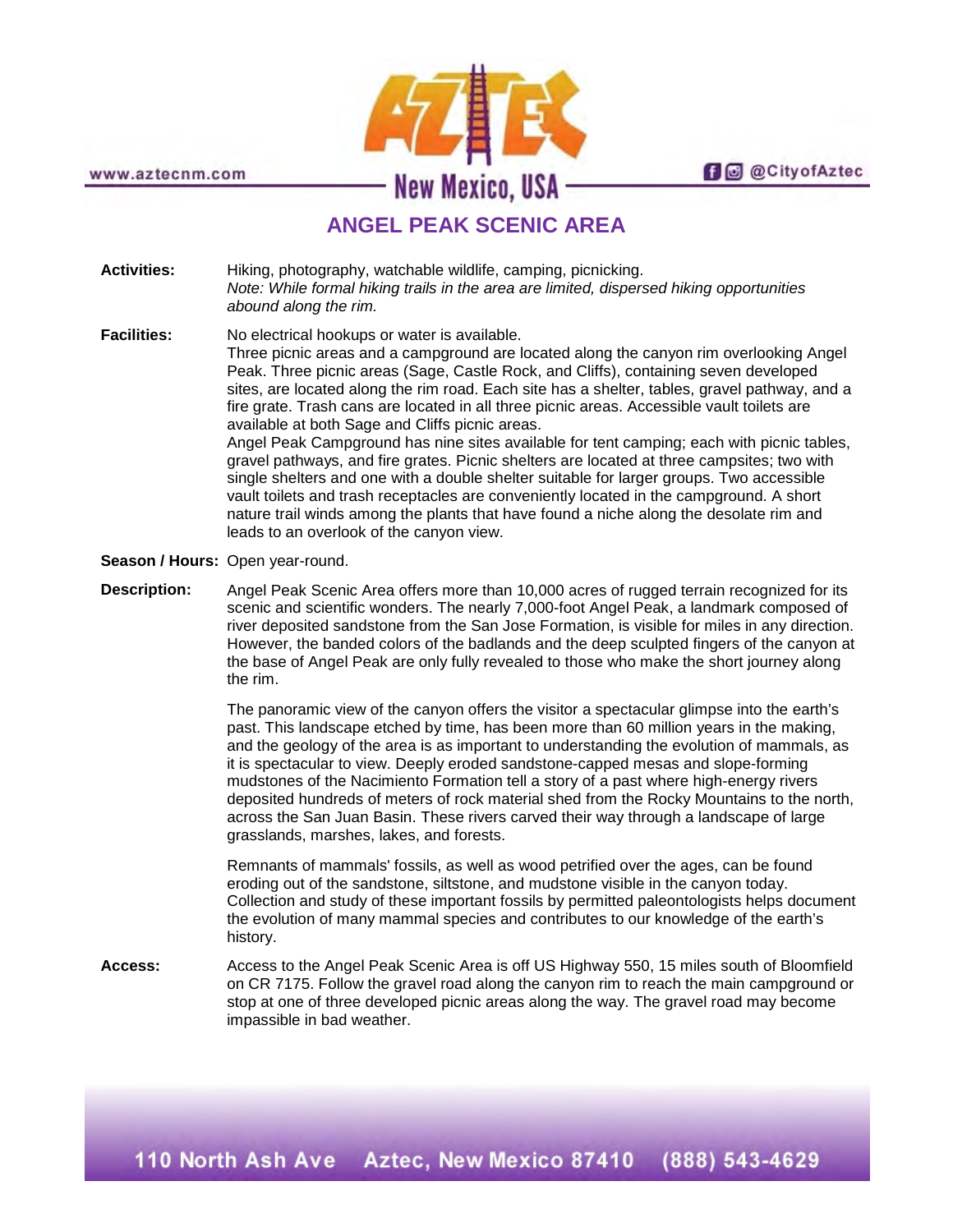- **Special Rules:** All motorized vehicles and mountain bikes are required to stay on maintained roads.
	- Trees in the area are scarce and firewood gathering is prohibited. Please bring your own wood if you plan on having a fire.
	- Shooting is prohibited.
	- Collection of vertebrate fossils is prohibited except for scientific studies under permit by the BLM.
	- Permits are required for commercial, competitive and organized group events.
- **Safety:** The area is subject to seasonal extremes and visitors should be prepared for changing weather; it can get cold in the winter, hot in the summer, and is prone to strong spring breezes. Always plan ahead, be prepared for weather changes and carry plenty of water.
	- The stark, barren landscape at Angel Peak provides the perfect home for a variety of desert inhabitants including rattlesnakes. Be aware of your surroundings and watch where you walk!
	- Active gas wells exist in the Angel Peak Scenic Area. Be safe and stay away from well pads, pipelines, and other oilfield equipment. Watch for traffic and heavy trucks.

Have a positive influence on the area and those around you, practice the **Tread** Lightly! **T**ravel only where permitted. **R**espect the rights of others. **E**ducate yourself. **A**void streams, meadows, and wildlife areas. **Drive and travel responsibly.** 

**Comments:** The Angel Peak Scenic Area is ideal for those who wish to do some hiking in some rugged teranian or simply sit and enjoy the view to the north over a simple family picnic or barbeque. The colors of the valley and ridges are most colorful at sunset. Remember the following if you attempt to go hiking:

- **Water** • Compass and/or GPS unit
	- Cell phone • Appropriate clothing
- Map • Walking/hiking shoes
- First Aid • Sun screen

Also remember, take plenty of photos and leave behind only footsteps. The land is managed by the Bureau of Land Management and it is a federal crime to vandalize facilities. Have respect for the natural surroundings and leave it pristine for others.

**Directions:** Angel Peak Scenic Area is located approximately 23 miles south of Aztec on New Mexico State Highway 550. There is a sign present on the highway which identifies the turn off to Angel Peak Scenic Area. Mileage to the various facilities is based from the turn off from Highway 550.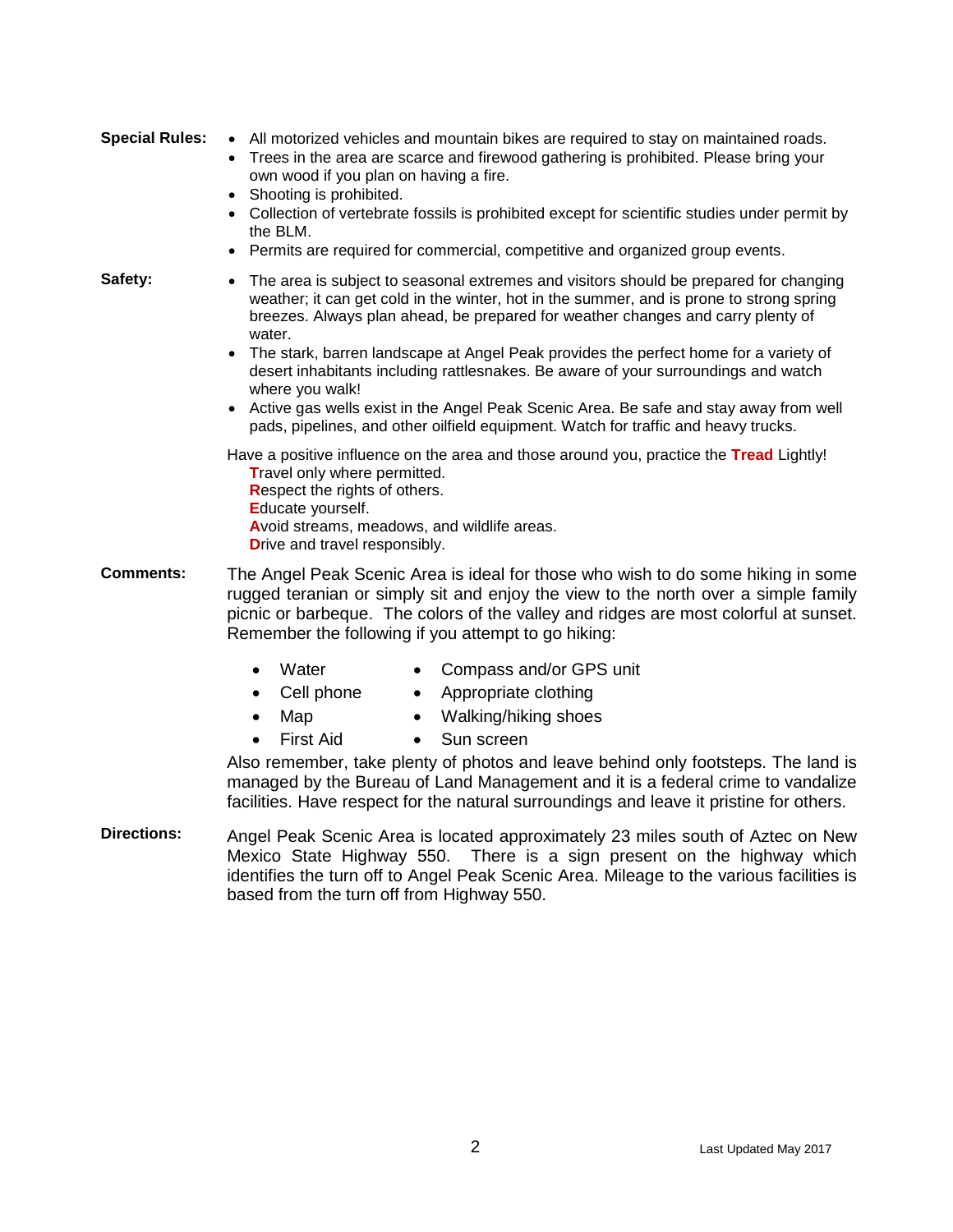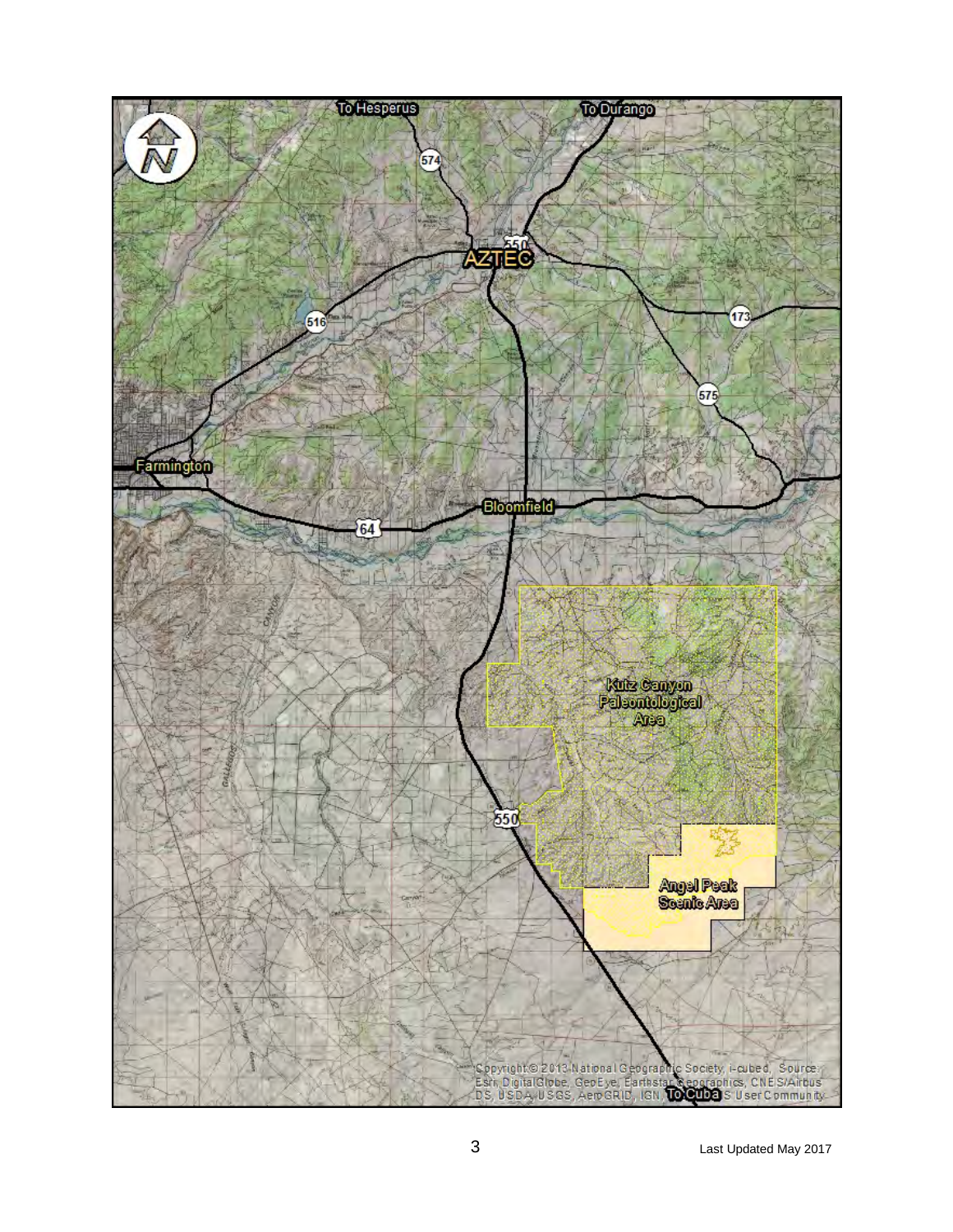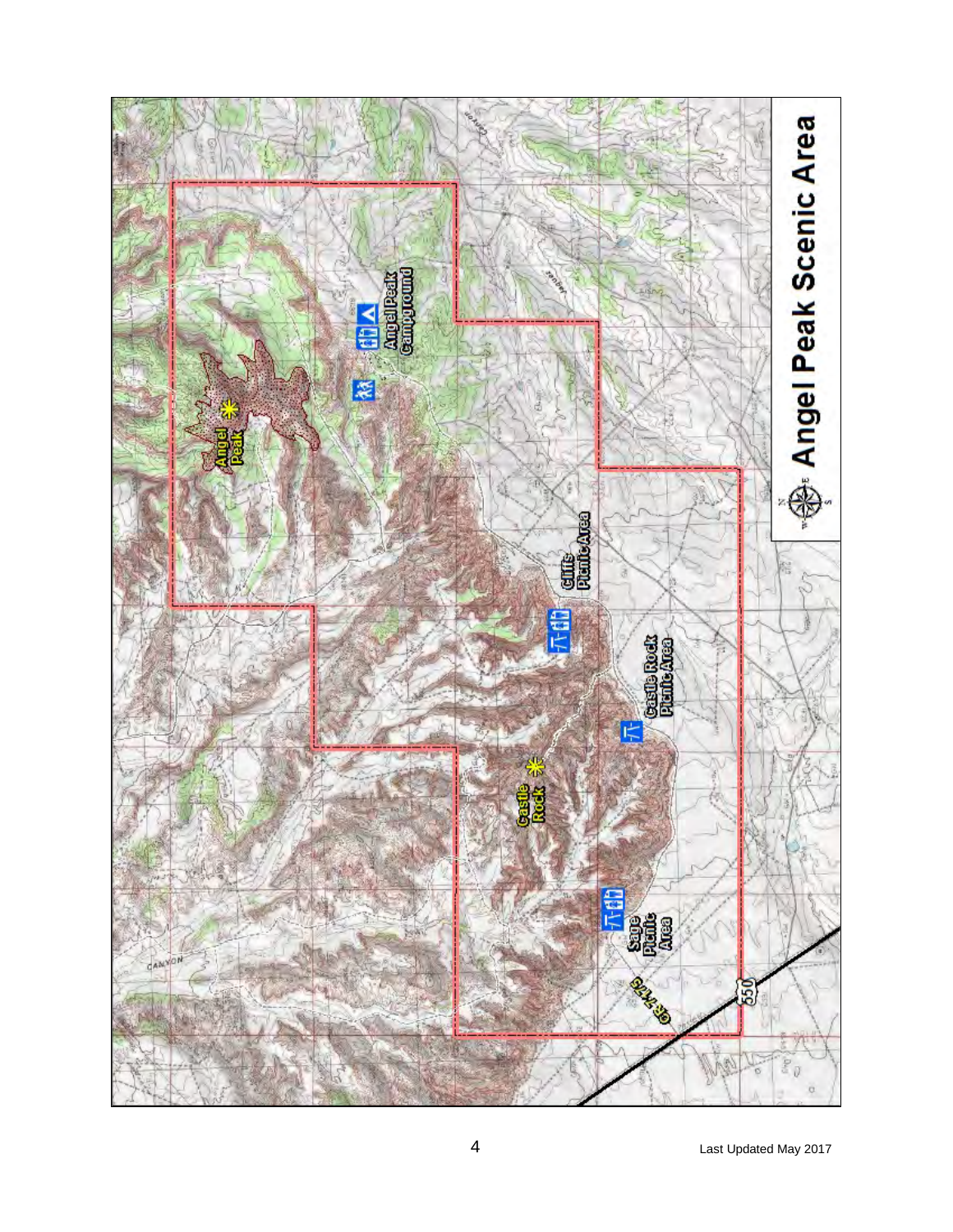#### **FACILITIES**

## **Sage Picnic Area**

- 1. Pavilion with one picnic table & BBQ pit.
- 2. Pavilion with two picnic tables & BBQ pit.
- 3. Vault restroom.

#### **Castle Rock Overlook**

1. Pavilion with two picnic tables & BBQ pit.



#### **Cliffs Picnic Area**

- 1. Vault restroom.
- 2. Pavilion with one picnic table & BBQ pit.
- 3. Pavilion with one picnic table & BBQ pit.
- 4. Pavilion with two picnic tables & BBQ pit.
- 5. Pavilion with two picnic tables & BBQ pit.